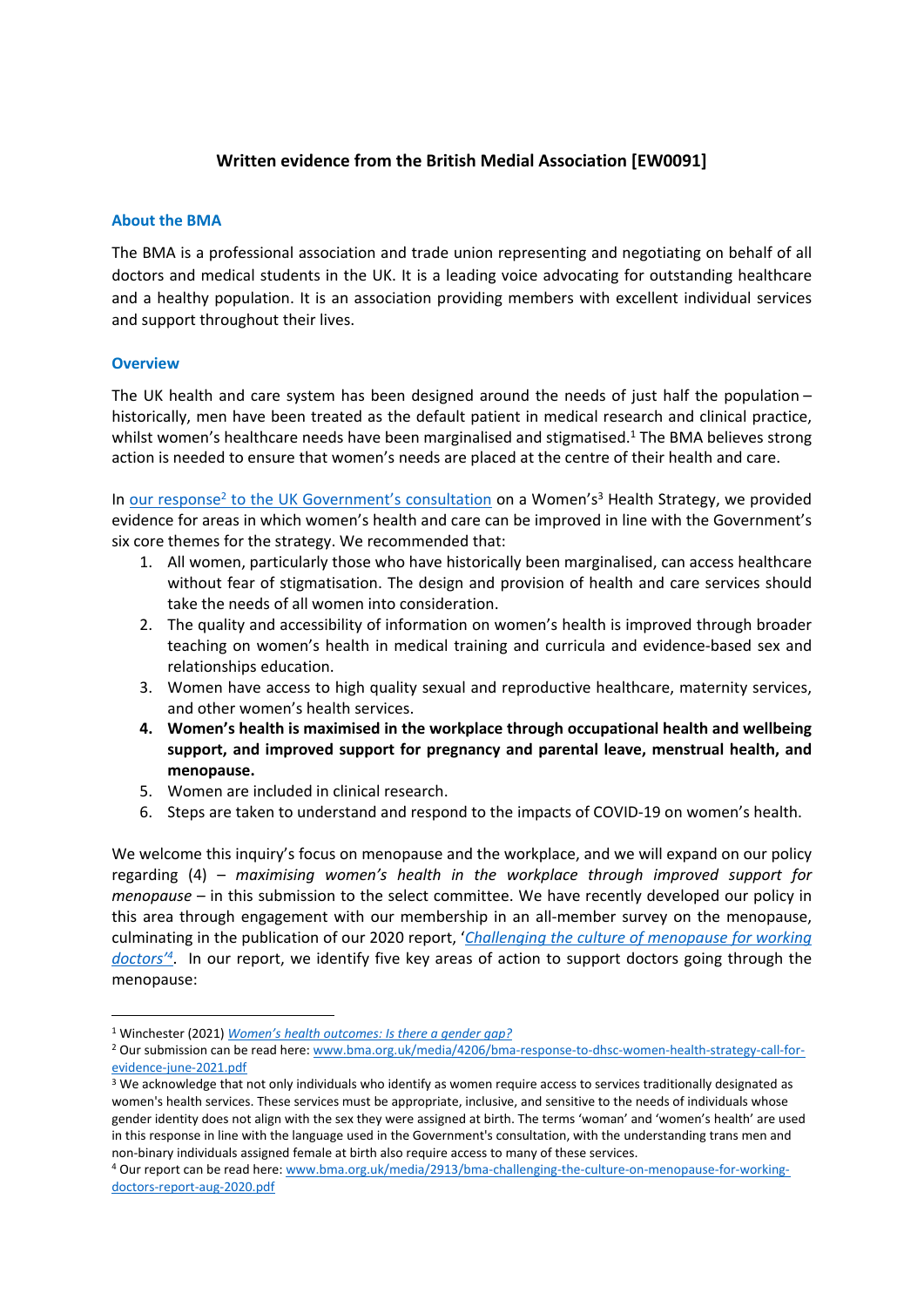- 1. **Breaking the taboo** employers should take a pro-active approach to normalising the topic of menopause and spread awareness, particularly among managers, of the impact the symptoms can have on work. This can be achieved by implementing a menopause policy that includes information on menopause and the support and adjustments that are available to support staff. For reference, NHS Wales has already developed a comprehensive menopause policy.
- 2. **Access to flexible working** enabling doctors to work flexibly will make their symptoms more manageable and improve morale. This should be made available across all specialities, and for those in, or applying for, senior roles.
- 3. **Adjustments to the workplace** this could include improving room ventilation, easier access to toilet facilities, drinking water and rest breaks.
- 4. **Support for mental health and wellbeing** menopause can impact mental health as well as physical health. Employers should sign-up to the standards in the [BMA's](https://www.bma.org.uk/advice-and-support/nhs-delivery-and-workforce/mental-health-of-doctors-and-medical-students/improving-the-mental-wellbeing-of-doctors-and-medical-students) [mental](https://www.bma.org.uk/advice-and-support/nhs-delivery-and-workforce/mental-health-of-doctors-and-medical-students/improving-the-mental-wellbeing-of-doctors-and-medical-students) [wellbeing](https://www.bma.org.uk/advice-and-support/nhs-delivery-and-workforce/mental-health-of-doctors-and-medical-students/improving-the-mental-wellbeing-of-doctors-and-medical-students) [charter](https://www.bma.org.uk/advice-and-support/nhs-delivery-and-workforce/mental-health-of-doctors-and-medical-students/improving-the-mental-wellbeing-of-doctors-and-medical-students) to effectively support staff's mental health.
- 5. **Developing an inclusive culture** including actions to address sexist and ageist behaviours in the workplace that prevent women speaking about menopause and asking for support.

These areas of action will inform our responses to the specific questions raised by the committee for this inquiry.

#### **Specific responses**

**1. What is the nature and the extent of discrimination faced by women experiencing the menopause?**

#### **How does this impact wider society?**

- 1.1 The menopause affects every individual who menstruates in their lifetime, but many do not know what to expect or what care they may need. Shame, discrimination, and stigma relating to ageing and the menopause are highly prevalent and can have a huge impact on a woman's quality of life. These issues are particularly challenging for the 25% of menopausal women who experience severe symptoms, which can lead to the onset of potentially avoidable health problems.<sup>5</sup>
- 1.2 Some respondents to the [BMA's](https://www.bma.org.uk/media/2913/bma-challenging-the-culture-on-menopause-for-working-doctors-report-aug-2020.pdf) [2019](https://www.bma.org.uk/media/2913/bma-challenging-the-culture-on-menopause-for-working-doctors-report-aug-2020.pdf) [all](https://www.bma.org.uk/media/2913/bma-challenging-the-culture-on-menopause-for-working-doctors-report-aug-2020.pdf) [member](https://www.bma.org.uk/media/2913/bma-challenging-the-culture-on-menopause-for-working-doctors-report-aug-2020.pdf) [survey](https://www.bma.org.uk/media/2913/bma-challenging-the-culture-on-menopause-for-working-doctors-report-aug-2020.pdf) [on](https://www.bma.org.uk/media/2913/bma-challenging-the-culture-on-menopause-for-working-doctors-report-aug-2020.pdf) [the](https://www.bma.org.uk/media/2913/bma-challenging-the-culture-on-menopause-for-working-doctors-report-aug-2020.pdf) [menopause](https://www.bma.org.uk/media/2913/bma-challenging-the-culture-on-menopause-for-working-doctors-report-aug-2020.pdf)<sup>6</sup> believed that raising the topic, and asking for changes or adjustments to help them manage their symptoms, would be viewed negatively and add to the gender bias they already experienced. Indeed, almost half of respondents (47%) reported that they felt uncomfortable raising the subject with their managers. There was concern that it would damage their career progression and they would be labelled as 'not up to the job' or that colleagues would think they were 'past it' and career opportunities would be taken away.
- 1.3 Access to health and wellbeing services that are free, confidential, comprehensive, and meet individuals' needs are essential to maximising women's health in the workplace and retaining women in the workforce. The services should be capable of providing tailored support, recognising that there is no such as thing as a typical menopause experience - for example, on average 1 in 100 women experience early menopause and this can be very distressing for those intending to have children. Women who share other protected characteristics such as race, religion and disability can have different experiences and perceptions of the menopause that

<sup>&</sup>lt;sup>5</sup> Royal College of Obstetricians and Gynaecologists (2020) [Better](https://www.rcog.org.uk/globalassets/documents/news/campaigns-and-opinions/better-for-women/better-for-women-full-report.pdf) [for](https://www.rcog.org.uk/globalassets/documents/news/campaigns-and-opinions/better-for-women/better-for-women-full-report.pdf) [women](https://www.rcog.org.uk/globalassets/documents/news/campaigns-and-opinions/better-for-women/better-for-women-full-report.pdf)

<sup>&</sup>lt;sup>6</sup> British Medical Association (2020) [Challenging](https://www.bma.org.uk/media/2913/bma-challenging-the-culture-on-menopause-for-working-doctors-report-aug-2020.pdf) [the](https://www.bma.org.uk/media/2913/bma-challenging-the-culture-on-menopause-for-working-doctors-report-aug-2020.pdf) [culture](https://www.bma.org.uk/media/2913/bma-challenging-the-culture-on-menopause-for-working-doctors-report-aug-2020.pdf) [on](https://www.bma.org.uk/media/2913/bma-challenging-the-culture-on-menopause-for-working-doctors-report-aug-2020.pdf) [menopause](https://www.bma.org.uk/media/2913/bma-challenging-the-culture-on-menopause-for-working-doctors-report-aug-2020.pdf) [for](https://www.bma.org.uk/media/2913/bma-challenging-the-culture-on-menopause-for-working-doctors-report-aug-2020.pdf) [working](https://www.bma.org.uk/media/2913/bma-challenging-the-culture-on-menopause-for-working-doctors-report-aug-2020.pdf) [doctors](https://www.bma.org.uk/media/2913/bma-challenging-the-culture-on-menopause-for-working-doctors-report-aug-2020.pdf)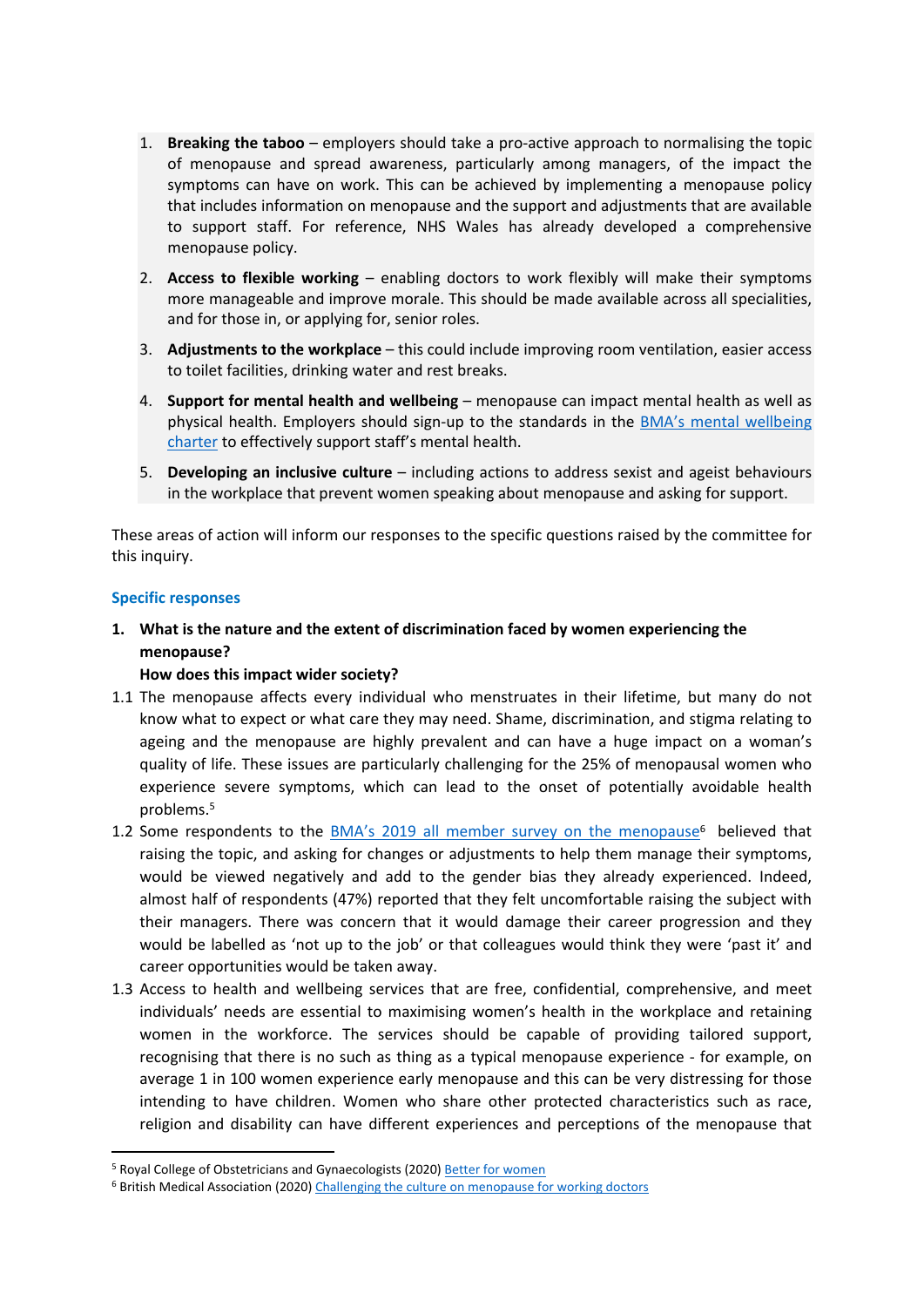should be respected and supported. Health and wellbeing services must be fully aware of women's health, and work against the culture of downplaying conditions that specifically, or more often, impact women.

# **2. What is the economic impact of menopause discrimination?**

- 2.1 The majority of women experience menopause between the ages of 45 and 55, with symptoms lasting an average of four years. There are currently just over 30,000 women doctors in this age group on the GMC register (and in younger cohorts the number of women will be higher)<sup>7</sup>. The [BMA's](https://www.bma.org.uk/media/2913/bma-challenging-the-culture-on-menopause-for-working-doctors-report-aug-2020.pdf) [2019](https://www.bma.org.uk/media/2913/bma-challenging-the-culture-on-menopause-for-working-doctors-report-aug-2020.pdf) [all](https://www.bma.org.uk/media/2913/bma-challenging-the-culture-on-menopause-for-working-doctors-report-aug-2020.pdf) [member](https://www.bma.org.uk/media/2913/bma-challenging-the-culture-on-menopause-for-working-doctors-report-aug-2020.pdf) [survey](https://www.bma.org.uk/media/2913/bma-challenging-the-culture-on-menopause-for-working-doctors-report-aug-2020.pdf) [on](https://www.bma.org.uk/media/2913/bma-challenging-the-culture-on-menopause-for-working-doctors-report-aug-2020.pdf) [menopause](https://www.bma.org.uk/media/2913/bma-challenging-the-culture-on-menopause-for-working-doctors-report-aug-2020.pdf) found that a significant number have reduced their hours, left management roles or intend to leave medicine altogether – despite enjoying their careers – because of the difficulties they faced when going through menopause. It is extremely concerning to find that some women may be permanently stepping back from senior positions in medicine – a key cause of the gender pay gap – and the health service may be losing highly experienced staff because of inflexibility and a lack of support during a relatively short phase of life. The health service is under immense pressure and we cannot afford to lose experienced doctors because of a lack of flexibility and support.
- 2.2 The starting point is to breakdown the taboos about speaking about menopause at work, to be more understanding of how it can affect people's lives, and to be flexible in the support offered (usually for a temporary period) to ensure that we do not lose valuable skills and experience from the workforce.
- **3. How can businesses factor in the needs of employees going through the menopause?**
- **4. How can practices addressing workplace discrimination relating to menopause be implemented? For example, through guidance, advice, adjustments, or enforcement. What are examples of best or most inclusive practices?**
- 4.1 Menopause is often considered to be a taboo subject in the workplace. Clinical environments bring up specific challenges for healthcare practitioners working through the menopause. To better understand these challenges, The [BMA's](https://www.bma.org.uk/media/2913/bma-challenging-the-culture-on-menopause-for-working-doctors-report-aug-2020.pdf) [2019](https://www.bma.org.uk/media/2913/bma-challenging-the-culture-on-menopause-for-working-doctors-report-aug-2020.pdf) [all](https://www.bma.org.uk/media/2913/bma-challenging-the-culture-on-menopause-for-working-doctors-report-aug-2020.pdf) [member](https://www.bma.org.uk/media/2913/bma-challenging-the-culture-on-menopause-for-working-doctors-report-aug-2020.pdf) [survey](https://www.bma.org.uk/media/2913/bma-challenging-the-culture-on-menopause-for-working-doctors-report-aug-2020.pdf) [on](https://www.bma.org.uk/media/2913/bma-challenging-the-culture-on-menopause-for-working-doctors-report-aug-2020.pdf) [the](https://www.bma.org.uk/media/2913/bma-challenging-the-culture-on-menopause-for-working-doctors-report-aug-2020.pdf) [menopause,](https://www.bma.org.uk/media/2913/bma-challenging-the-culture-on-menopause-for-working-doctors-report-aug-2020.pdf) which received 2,000 responses, found that:
	- 93% of respondents had experienced menopause symptoms, with 65% experiencing both physical and mental symptoms. Symptoms included hot flushes, migraines, joint pain, fatigue, and difficulty sleeping.
	- 90% said that these symptoms had impacted their working lives, with 38% saying that the impact was significant.
	- 36% of respondents had made changes to their working lives due to menopause and 9% intended to make changes. This included changing working hours, changing career path, and retiring early. A further 38% wanted to make changes to their working lives as a result of menopause but said they were not able to do so. Some respondents wanted to step down from senior positions, move to lower paid specialties, of even leave medicine altogether because of the impact that menopause.
	- Only 16% had discussed their menopause symptoms with their manager, while 47% wanted to but did not feel comfortable doing so.
- 4.2 The significant negative impact of the menopause on many women's wellbeing and careers is extremely concerning, particularly given that some of this negative impact is due to inflexibility and lack of support in the workplace. Our report, '[C](https://www.bma.org.uk/media/2913/bma-challenging-the-culture-on-menopause-for-working-doctors-report-aug-2020.pdf)*[hallenging](https://www.bma.org.uk/media/2913/bma-challenging-the-culture-on-menopause-for-working-doctors-report-aug-2020.pdf) [the](https://www.bma.org.uk/media/2913/bma-challenging-the-culture-on-menopause-for-working-doctors-report-aug-2020.pdf) [culture](https://www.bma.org.uk/media/2913/bma-challenging-the-culture-on-menopause-for-working-doctors-report-aug-2020.pdf) [on](https://www.bma.org.uk/media/2913/bma-challenging-the-culture-on-menopause-for-working-doctors-report-aug-2020.pdf) [menopause](https://www.bma.org.uk/media/2913/bma-challenging-the-culture-on-menopause-for-working-doctors-report-aug-2020.pdf) [for](https://www.bma.org.uk/media/2913/bma-challenging-the-culture-on-menopause-for-working-doctors-report-aug-2020.pdf) [working](https://www.bma.org.uk/media/2913/bma-challenging-the-culture-on-menopause-for-working-doctors-report-aug-2020.pdf) [doctors](https://www.bma.org.uk/media/2913/bma-challenging-the-culture-on-menopause-for-working-doctors-report-aug-2020.pdf)*['](https://www.bma.org.uk/media/2913/bma-challenging-the-culture-on-menopause-for-working-doctors-report-aug-2020.pdf) highlights how employers can, and should, do more to support women through

<sup>7</sup> <https://data.gmc-uk.org/gmcdata/home/#/reports/The%20Register/Stats/report>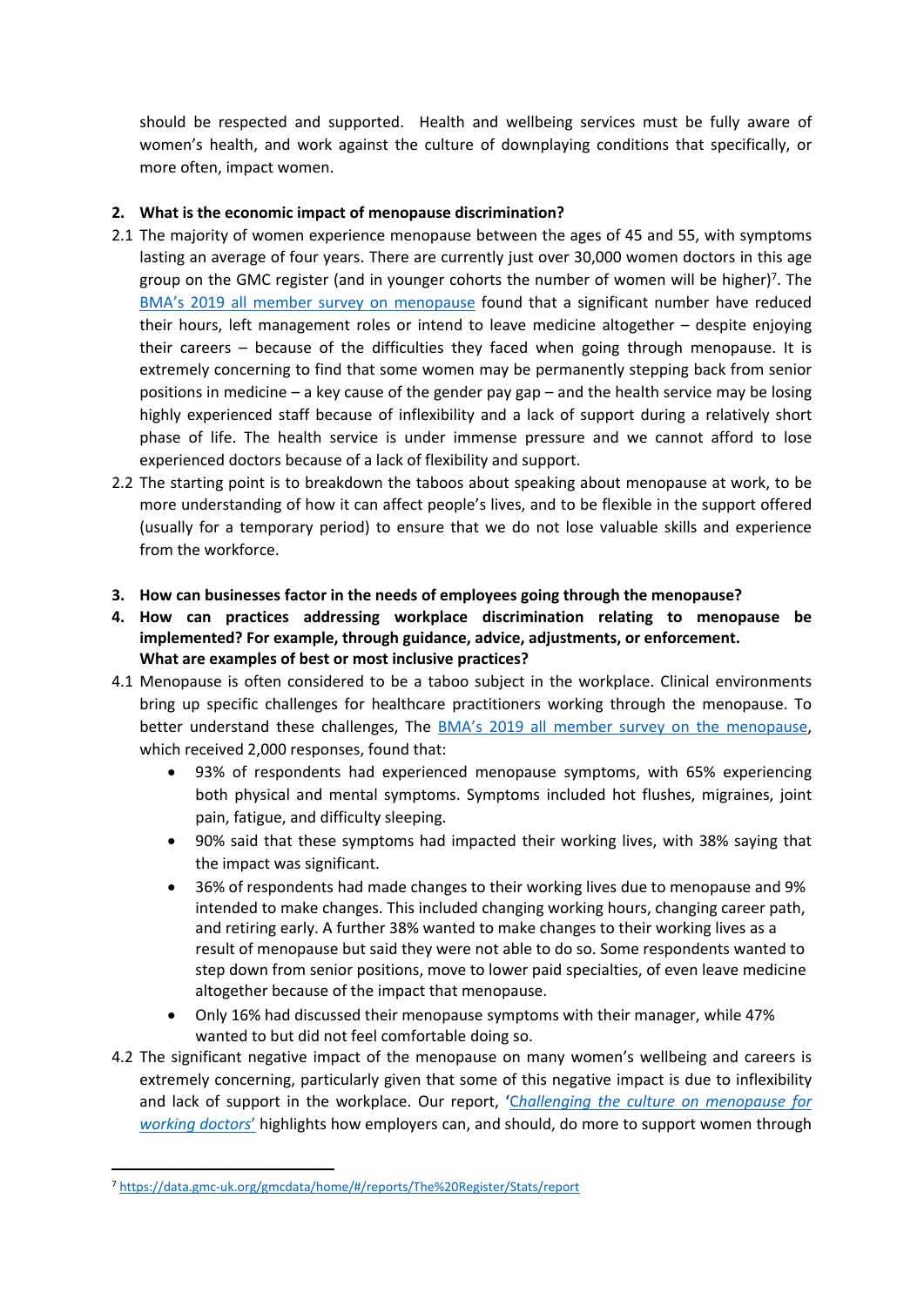the menopause. These measures and approached are outlined in the subsequent bullet point points.

- 4.3 **Breaking the taboo** employers should take a pro-active approach to normalising the topic of menopause and spread awareness, particularly among managers, of the impact the symptoms can have on work. This could be achieved by implementing a menopause policy  $-$  outlining information on menopause, the support and adjustments available to support staff, and a proactive approach from management to provide tailored support to staff. For reference, NHS Wales has developed a comprehensive menopause policy.
- 4.4 We would also draw the committee's attention to Sherwood Forest Hospital Trust which launched a menopause strategy in 2018 that aimed to support colleagues experiencing the menopause. The project was led by chief nurse Suzanne Banks and supported by the organisation Henpicked. There was a collaborative approach to developing the strategy, including representatives from different parts of the workforce and trade unions. The Trust launched a significant programme that has included two menopause conferences, awareness raising communications, alterations to include occupational referrals to include menopause and mental health, and training for line managers so they can be better at supporting their colleagues. They have also made physical changes to the working environments such as fans, access to cool water and changing the uniforms to natural fibres to lessen the impact of hot flushes.
- 4.5 **Access to flexible working** the most common request from respondents to the BMA's survey was to work more flexibly. Those who had this made this change shared the significant impact that this had on making work and menopause more manageable. Flexible working must be available across all specialties and senior leadership roles should be available to those who need to work less than full time. Employer's flexible working policies should also be visible to employees.
- 4.6 **Adjustments to the workplace and greater access to facilities** employers should review the working conditions and facilities to make menopausal symptoms more manageable in the workplace. This could include improving room ventilation, easy access to cool drinking water, toilet facilities and better rest facilities. [The](https://www.bma.org.uk/media/1076/bma-fatigue-and-facilities-charter_july2018.pdf) [BMA](https://www.bma.org.uk/media/1076/bma-fatigue-and-facilities-charter_july2018.pdf) [Fatigue](https://www.bma.org.uk/media/1076/bma-fatigue-and-facilities-charter_july2018.pdf) [and](https://www.bma.org.uk/media/1076/bma-fatigue-and-facilities-charter_july2018.pdf) [Facilities](https://www.bma.org.uk/media/1076/bma-fatigue-and-facilities-charter_july2018.pdf) [Charter,](https://www.bma.org.uk/media/1076/bma-fatigue-and-facilities-charter_july2018.pdf) whilst developed to support trainees, could be looked at as guidance for the types of facilities those going through menopause would also benefit from.
- 4.7 **Support for mental health and wellbeing** our survey findings demonstrate that menopause impacts mental health as much as physical health. Any effective menopause policy must raise awareness and provide support to those managing the mental health impact of menopause. The BMA has developed [a](https://www.bma.org.uk/media/1352/bma-mental-wellbeing-charter-oct-2019.pdf) [charter](https://www.bma.org.uk/media/1352/bma-mental-wellbeing-charter-oct-2019.pdf) [for](https://www.bma.org.uk/media/1352/bma-mental-wellbeing-charter-oct-2019.pdf) [mental](https://www.bma.org.uk/media/1352/bma-mental-wellbeing-charter-oct-2019.pdf) [wellbeing](https://www.bma.org.uk/media/1352/bma-mental-wellbeing-charter-oct-2019.pdf) that we have asked employers to sign up to. The practical steps we want employers to take will be effective in addressing the support the respondents to this survey called for. The BMA also has [wellbeing](https://www.bma.org.uk/advice-and-support/your-wellbeing) [support](https://www.bma.org.uk/advice-and-support/your-wellbeing) [services,](https://www.bma.org.uk/advice-and-support/your-wellbeing) offering counselling and peer support for doctors and medical students.
- 4.8 **Developing an inclusive culture** a significant number of respondents told us that more understanding and compassion from colleagues and managers would make them feel more supported. Some respondents were uncomfortable coming forward with their symptoms as they found their work culture to be sexist and ageist. The BMA has [produced](https://www.bma.org.uk/advice-and-support/discrimination-and-harassment/bullying-and-harassment/promoting-a-positive-working-environment) [practical](https://www.bma.org.uk/advice-and-support/discrimination-and-harassment/bullying-and-harassment/promoting-a-positive-working-environment) [guidance](https://www.bma.org.uk/advice-and-support/discrimination-and-harassment/bullying-and-harassment/promoting-a-positive-working-environment) to tackle bullying and harassment in the NHS and to create a positive working environment.
- **5. How should people who experience the menopause but do not identify as women be supported in relation to menopause and the workplace?**
- 5.1 We acknowledge that not only individuals who identify as women require access to services traditionally designated as women's health services. These services must be appropriate,